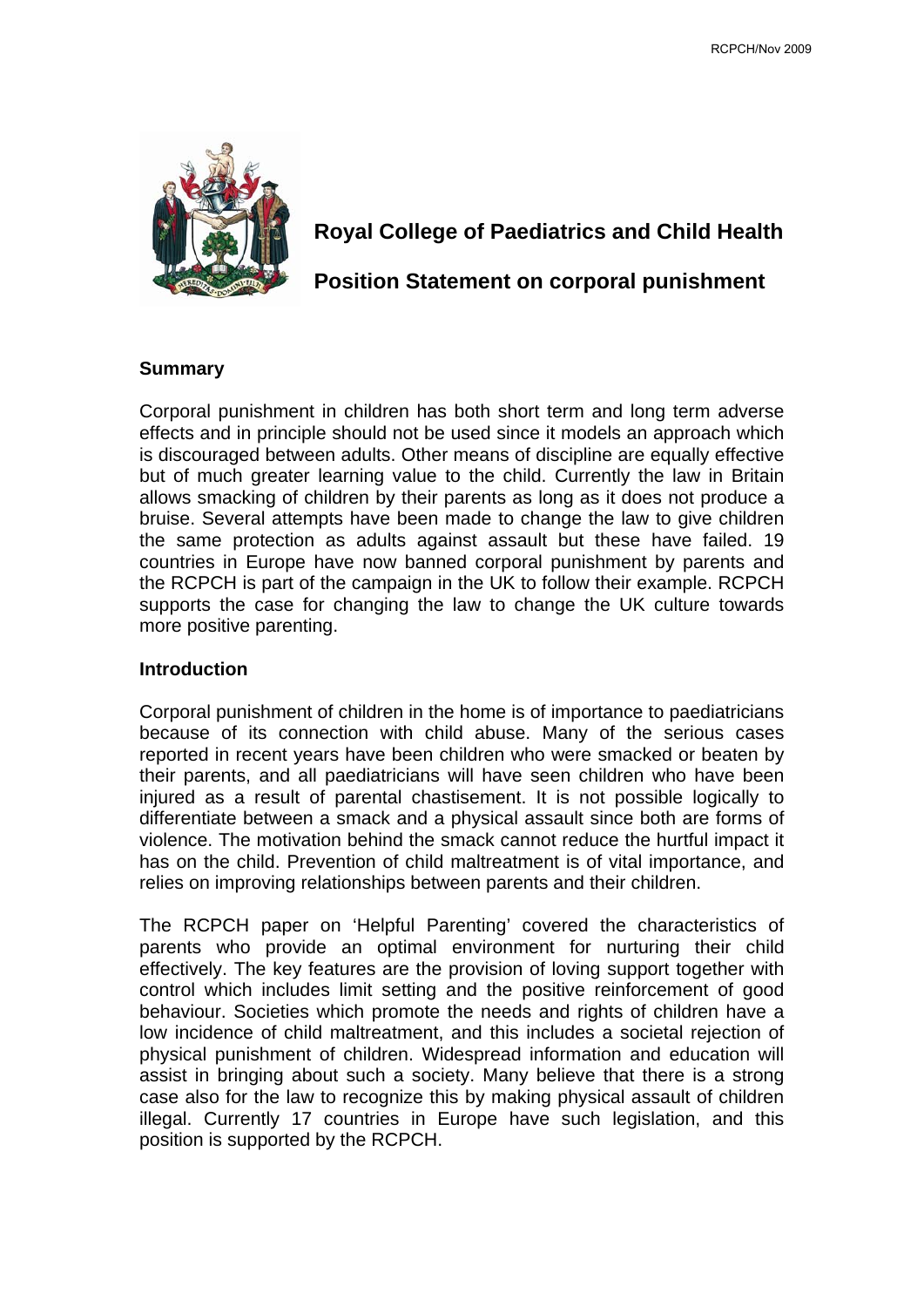# **Evidence**

The evidence on methods use for improving behaviour is covered in the American Academy of Pediatrics policy statement http://aappolicy.aappublications.org/cgi/content/full/pediatrics;101/4/723

Smacking is no more effective as a long-term strategy than other approaches<sup>1</sup>, and reliance on smacking as a discipline approach makes other discipline strategies less effective to use<sup>2</sup>.

Smacking children <18 months of age increases the chance of physical injury, and the child is unlikely to understand the connection between the behaviour and the punishment. Although smacking may result in a reaction of shock by the child and cessation of the undesired behaviour, repeated smacking may cause agitated, aggressive behaviour in the child that may lead to physical altercation between parent and child. $3,4$ 

Smacking models aggressive behaviour as a solution to conflict and has been associated with increased aggression in preschool and school children.<sup>5</sup> A pattern of smacking may be sustained or increased. Because smacking may provide the parent some relief from anger, the likelihood that the parent will smack the child in the future is increased $4$ .

The more children are smacked, the more anger they report as adults, the more likely they are to smack their own children, the more likely they are to approve of hitting a spouse, and the more marital conflict they experience as adults<sup>6</sup>

Smacking children is counter to the precepts of the UN Convention on the Rights of the child which confers protection against violence, and was condemned in the UN Secretary General's report on violence against children.<sup>7</sup>

There are well supported and evidenced methods of improving children's behaviour and developing pro-social attitudes and these are covered in the RCPCH paper on Helpful Parenting.<sup>8</sup> Changing the law in Sweden has had beneficial effects on the prevalence of child abuse<sup>9</sup>

### **Policy context**

Currently, physical punishment is allowed in the UK as long as no 'actual bodily harm' is caused. The Children Act (2004) states in section 58 that 'Battery of a child causing actual bodily harm to the child cannot be justified in any civil proceedings on the ground that it constituted reasonable punishment.'

There have been a number of attempts to change this law but the Government has not allowed a free vote of Labour party members, even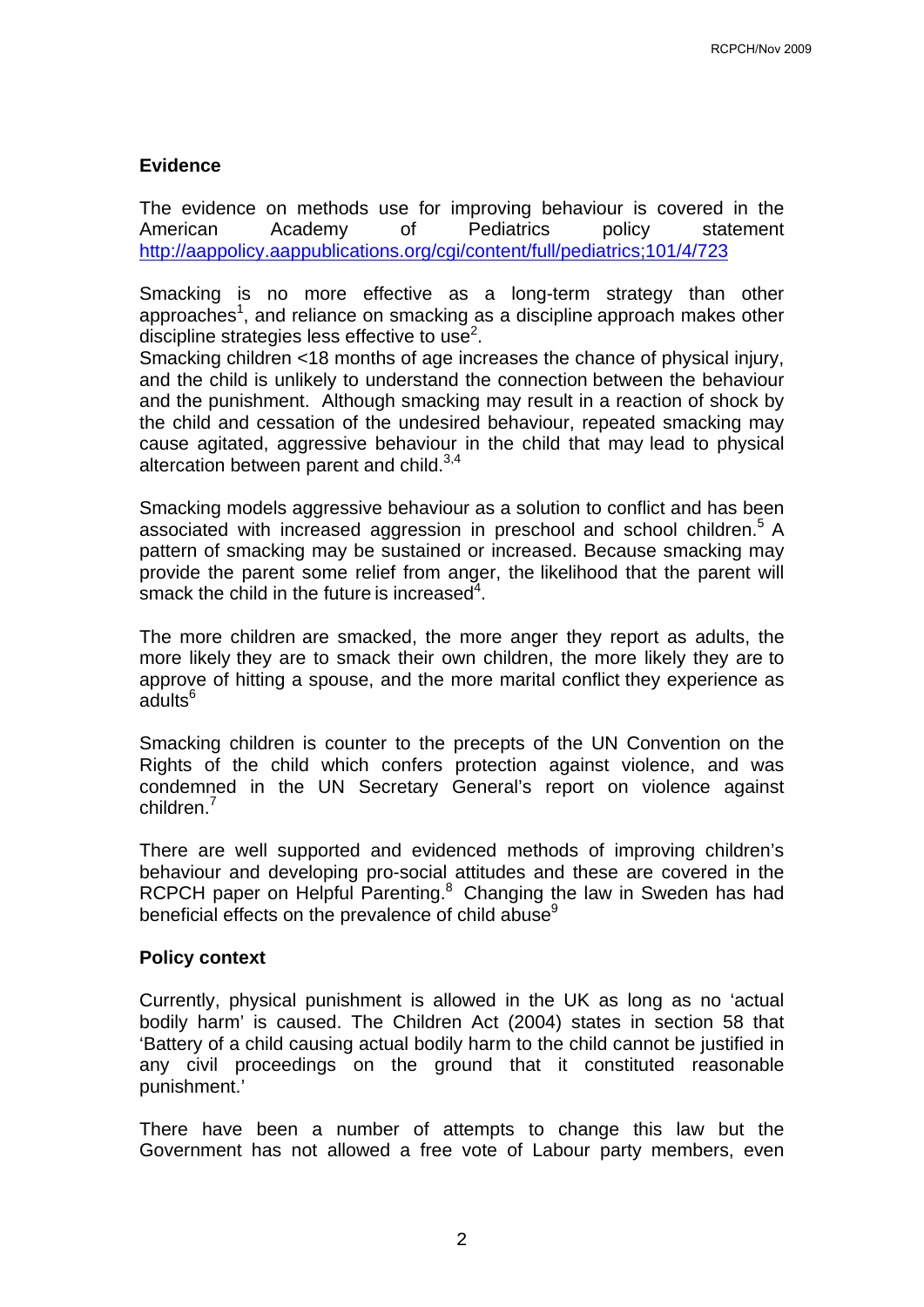though it appears that there may be a majority of Labour MPs who are in favour of giving children the same protection as adults against assault.

In December 2007 a consultation was held on the controversial section 58 and though most children's sector organizations were against the clause and in favour of a complete ban, the government made no changes.

In their joint submission (June 2008) to the UN Committee on the Rights of the Child - the Children's Commissioners for England, Wales, Scotland and Northern Ireland highlighted the continued legality of physical punishment of children as a "serious violation" of the Convention on the Rights of the Child.

In October 2008, the United Nations Committee on the Rights of the Child stated in its concluding observations on the UK: "The Committee is concerned at the failure of the State party to explicitly prohibit all corporal punishment in the home and emphasises its view that the existence of any defence in cases of corporal punishment of children does not comply with the principles and provisions of the Convention, since it would suggest that some forms of corporal punishment are acceptable."

There are campaigning organizations in England, Wales, Scotland and Northern Ireland (see resources, below) which lobby for a change in the law to give children the same protection as adults against assault.

The RCPCH is a member of the *Children are Unbeatable! Alliance* which campaigns in England and at Westminster.

## **The Children Are Unbeatable! Alliance campaigns for the UK to satisfy human rights obligations by modernising the law on assault to afford children the same protection as adults.**

### **The College View**

The RCPCH considers that corporal punishment of children in whatever form (smacking, tapping, hitting or beating) is hurtful, unnecessary and likely to be harmful either physically or emotionally; that it is not practicable to distinguish between different forms of corporal punishment, either between different parts of the body that are smacked, or between different outcomes (eg bruising vs non-bruising). Corporal punishment should not be accepted as a component of good parenting, and every effort should be made to ensure that all parents are educated, informed and supported to care for their children using acceptable forms of discipline and boundary setting.

### **Recommendations**

1. The RCPCH believes that corporal punishment of children should not play a part in the discipline of children by their parents owing to the negative message it conveys in relation to the benefits of violence and the harmful adverse long term effects on children.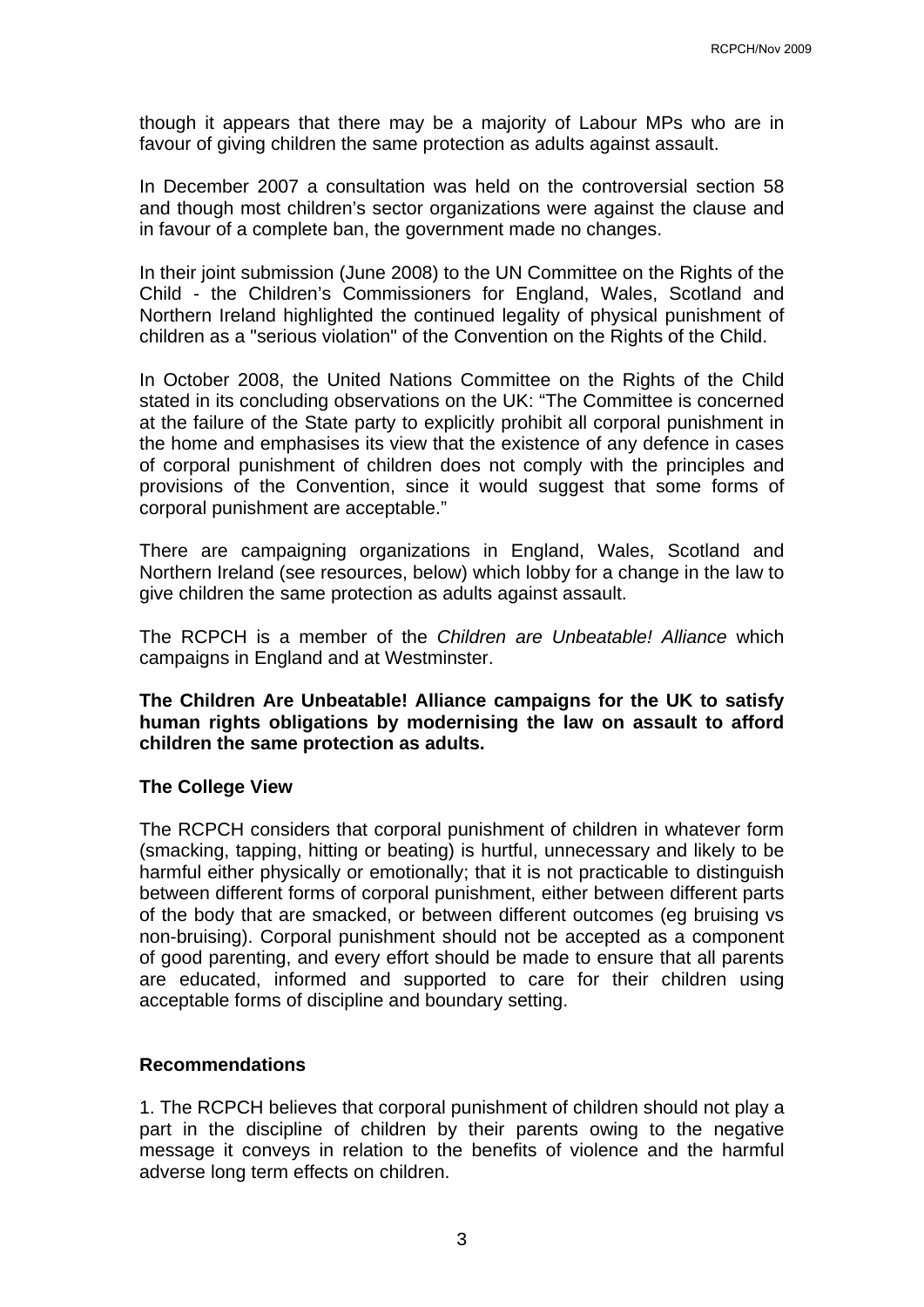2. RCPCH is in favour of positive parenting with clear limit setting and guidance in a context of loving support; pro-social behaviour will be best achieved by clear modelling within the family.

3. A change in the law is desirable to remove the 'reasonable punishment' clause and give children the same protection as adults; the goals of the Children are Unbeatable alliance are supported.

4. At the time of any change in the law, there should be widespread public education on methods of positive parenting, as happened in Sweden after their change in their law

5. The College encourages its members to speak to MPs and other key decision makers, to ensure that they are appraised of the adverse health effects of corporal punishment.

# **Resources/aknowledge**

England: http://www.childrenareunbeatable.org.uk/pages/action.html

Wales: Children are Unbeatable Cymru www.childreninwales.org.uk/2401.html

Ireland: http://www.childrenareunbeatable.org.uk/pages/ni.html

Scotland: http://www.childrenareunbeatable.org.uk/pages/scotland.html

AAP policy statement

### References

- 1. Roberts MW, Powers SW Adjusting chair time-out enforcement procedures for oppositional children. *Behav Ther* 1990; 21:257-271 **[CrossRef]**
- 2. Wilson DR, Lyman RD Time-out in the treatment of childhood behaviour problems: implementation and research issues. *Child Family Behav Ther* 1982; 4:5-20
- 3. Gershoff E. *The short- and long-term effects of corporal punishment on children: a meta-analytical review.* Austin: University of Texas, 1997.
- 4. Strassberg Z, Dodge KA, Pettit CS, Bates JE. Spanking in the home and children's subsequent aggression towards kindergarten peers. *Dev Psychopathol* 1994; 6: 445-461
- 5. Eron LD Research and public policy. *Pediatrics* 1996; 98:821-823 [Abstract/Free Full Text]
- 6. Straus MA Spanking and the making of a violent society. *Pediatrics* 1996; 98:837-842 [Abstract/Free Full Text]